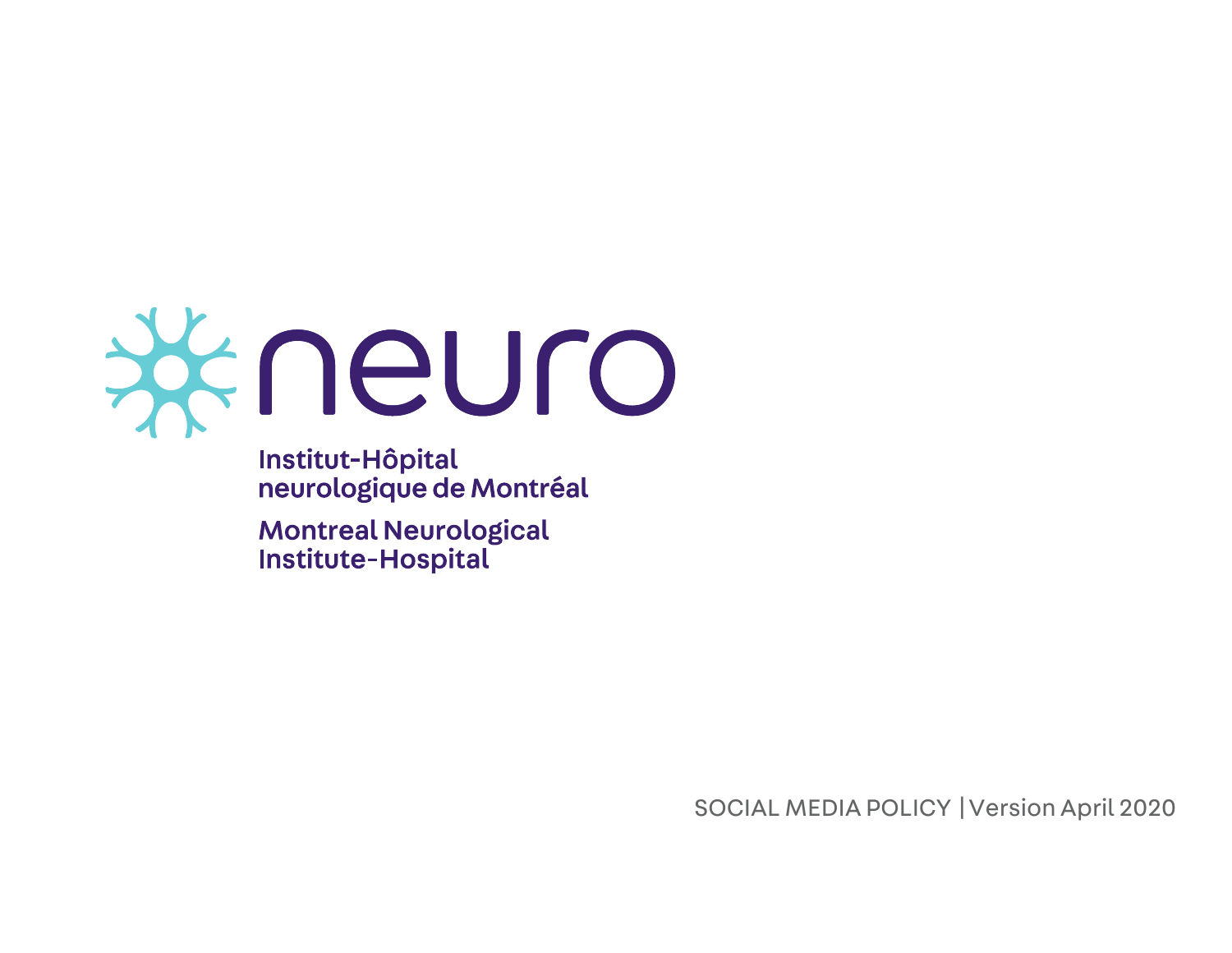### **INTRODUCTION**

The Neuro has a reputation for quality patient care, leading research, and a positive work atmosphere. We believe in open communication and encourage our staff, faculty, students and patients to share their experiences online.

This policy provides directives for using personal, professional or departmental social media accounts.

Use this resource to make informed choices about publishing online, sharing Neuro-related content, and respecting the rights of individuals online as member of The Neuro's community.

### **CONTACT US**

We're here to help you. Connect with The Neuro's Communications Department for questions, collaboration, training, consent forms and permissions.

**Email:** [communications.neuro@mcgill.ca](mailto:communications.neuro%40mcgill.ca%20?subject=Request%20%7C%20The%20Neuro%27s%20Social%20Media%20Policy)  **Telephone:** 514-398-1902

### **CONTENTS**

| Official social media use             | 3              |
|---------------------------------------|----------------|
| Personal social media use             | 5.             |
| Professional social media use         | 6              |
| Departmental social media use         | $\overline{ }$ |
| Guidelines applicable to all accounts |                |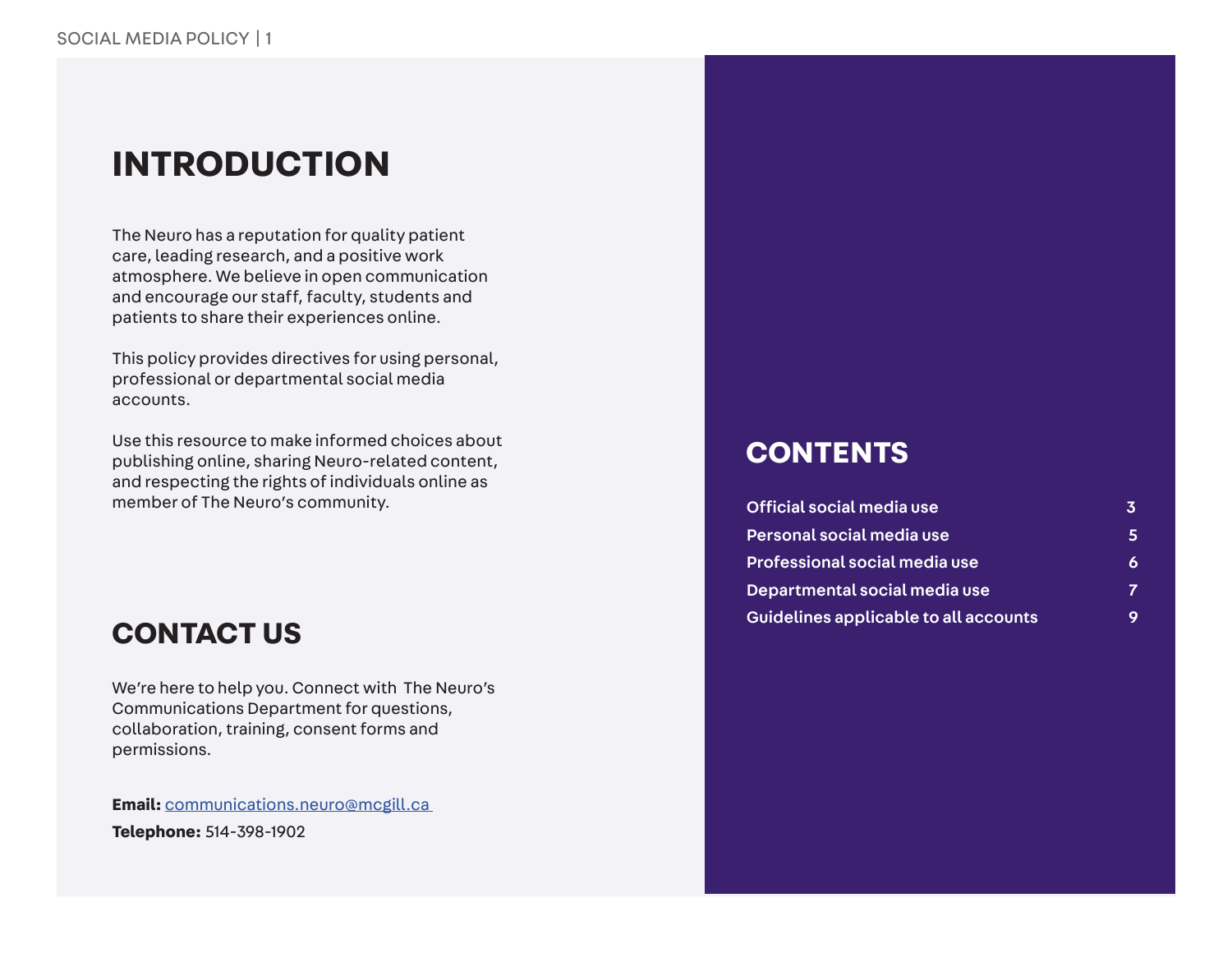## OFFICIAL SOCIAL MEDIA USE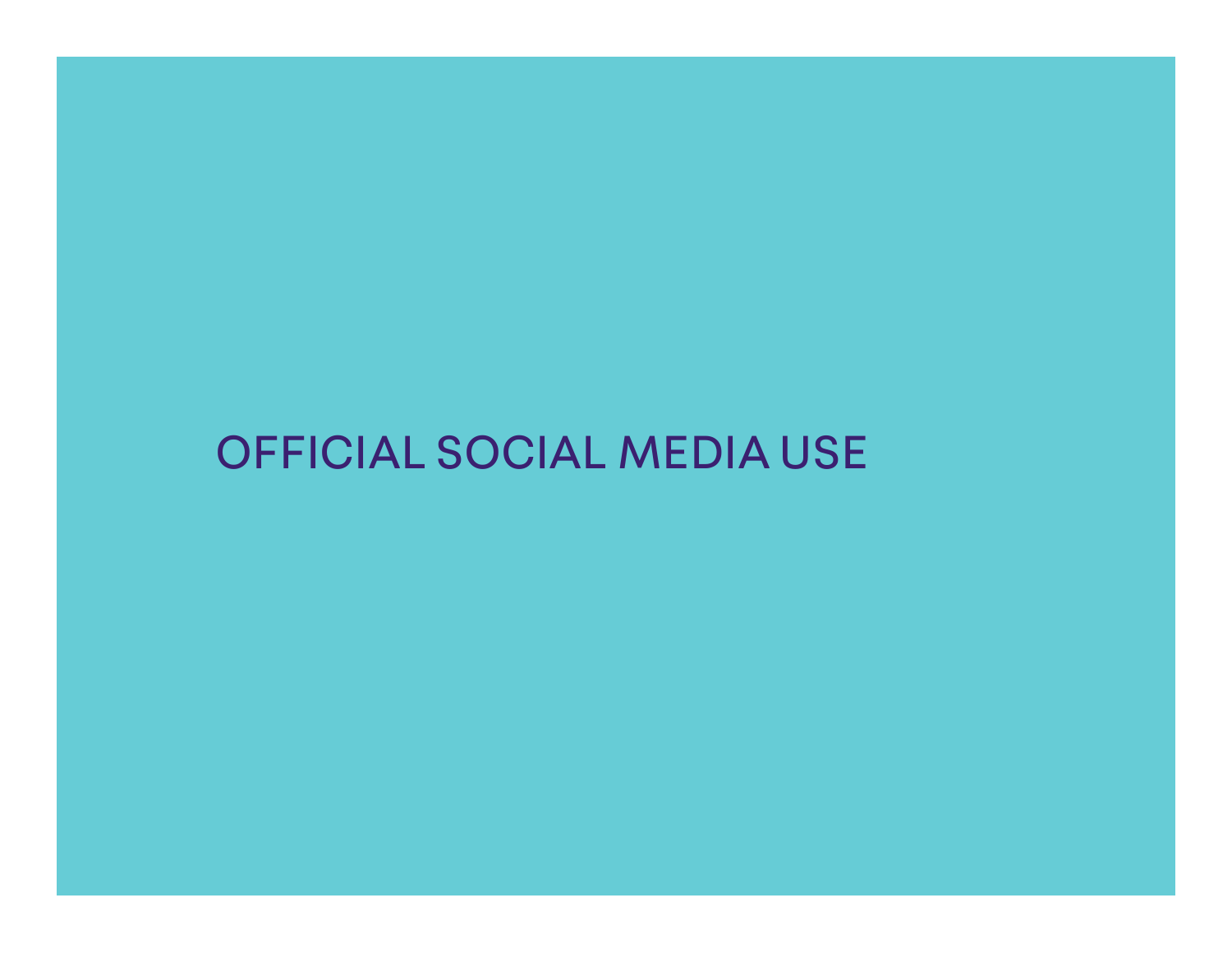## **1 OFFICIAL SOCIAL MEDIA USE**

The Neuro's social media accounts are designated, created and maintained by The Neuro's Communications Department as part of an approved institutional communications plan.

The accounts formally represent The Neuro and use official visual identity, naming conventions, account verification and URLs.

#### **The Neuro's official social media accounts:**

| <b>PLATFORM</b> | <b>HANDLE</b>                           |
|-----------------|-----------------------------------------|
| Twitter         | @TheNeuro MNI                           |
| Facebook        | @TheNeuroMNI                            |
| Instagram       | @TheNeuro MNI                           |
| LinkedIn Page   | The Montreal Neurological Institute     |
| LinkedIn Group  | The Neuro Open Science Discussion Group |
| YouTube         | @MontrealNeuro                          |



#### **The Neuro's hashtags:**

| Institutional  | #TheNeuro                         |
|----------------|-----------------------------------|
| Open Science   | #OpenScience #OpenScienceinAction |
| Women in STEM  | #NeuroXXceptional                 |
| Staff/Patients | #NeuroHeroes                      |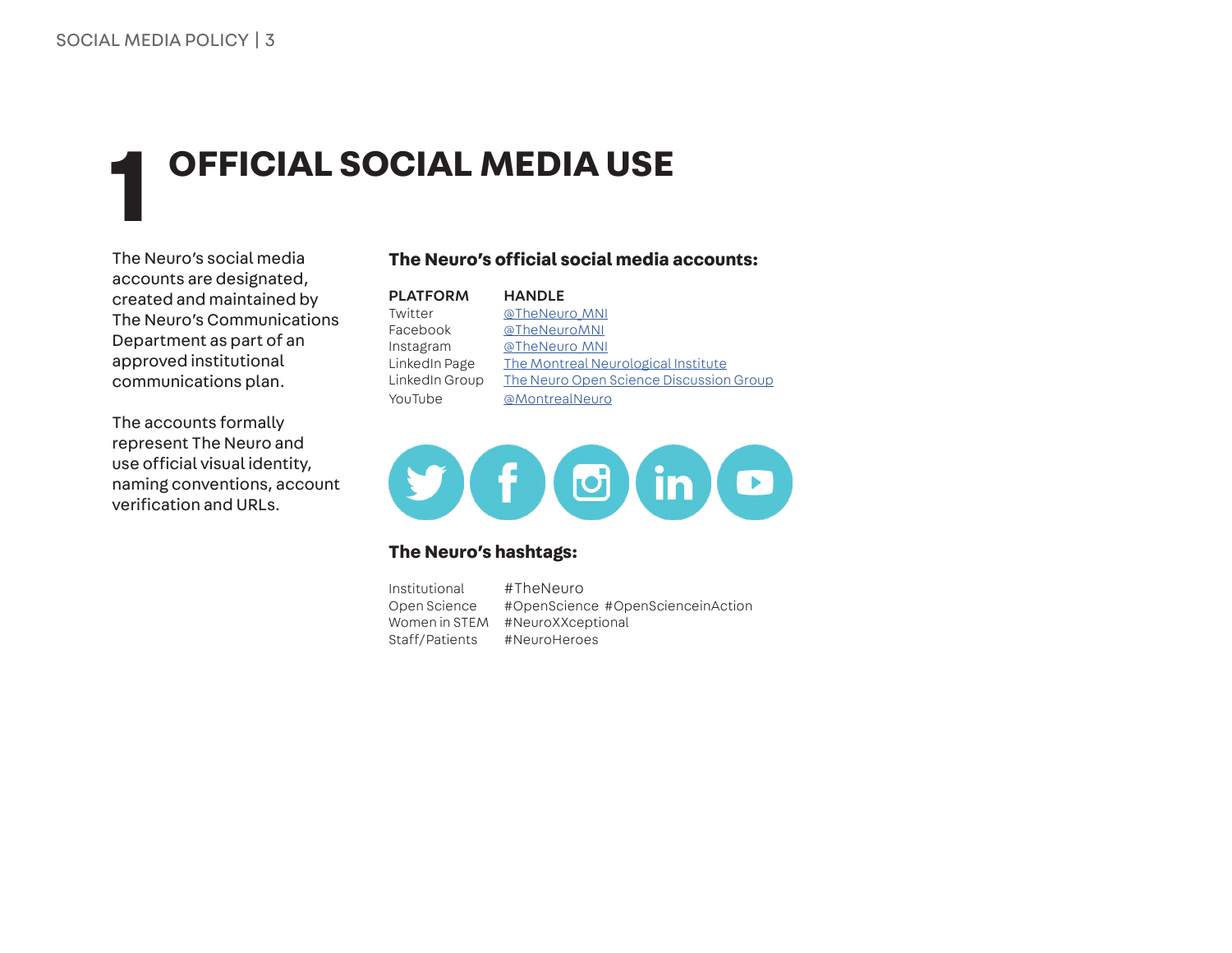## SOCIAL MEDIA USE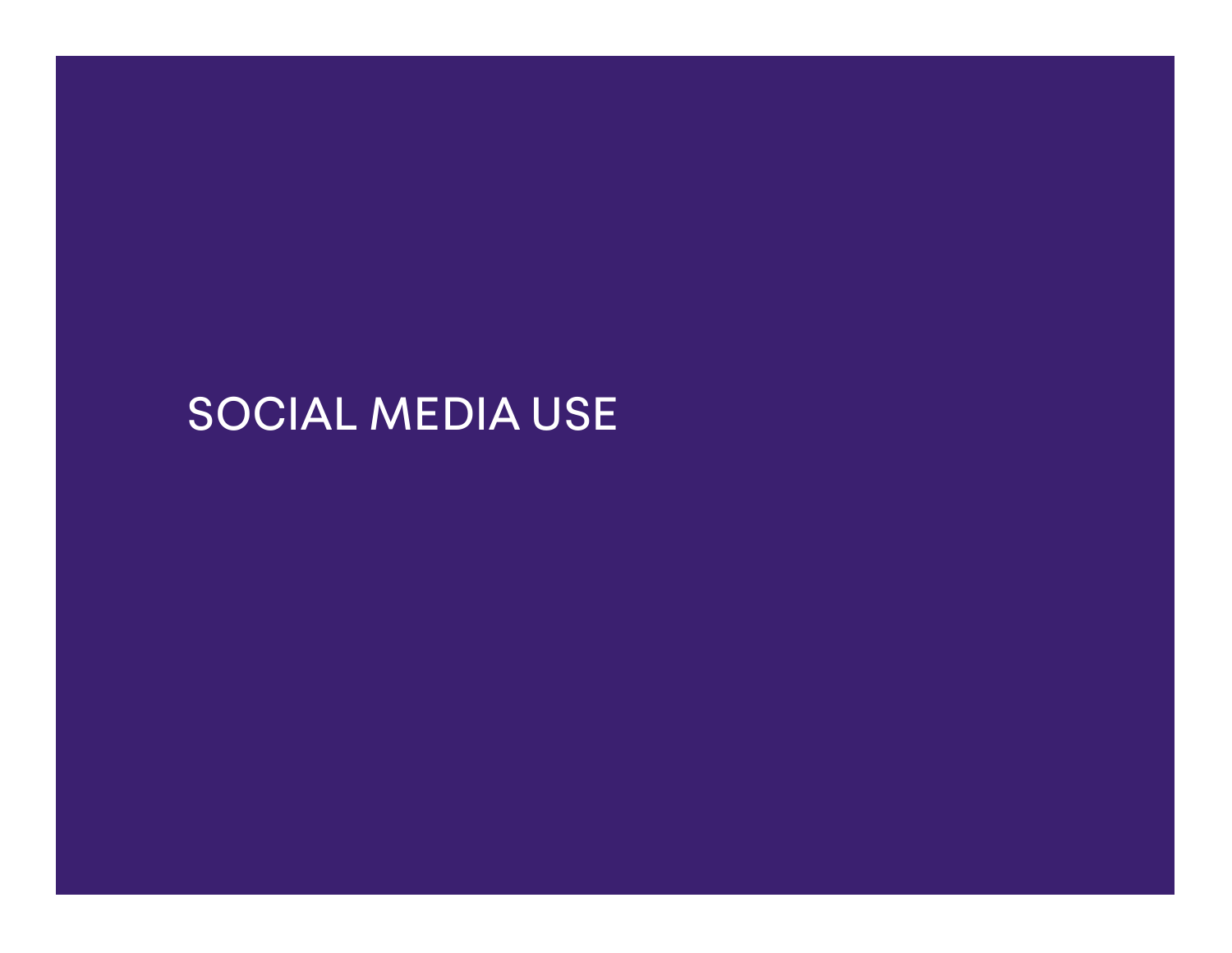## **2 PERSONAL SOCIAL MEDIA USE**

Personal social media use includes posting content to social media platforms.

It also includes other websites where you may post content. For example, posting family photos on photo sharing sites, comments on a news article, or a hobby blog unrelated to work.

#### **Your personal space**

- Your account is clearly identified as a personal account. You use disclaimers such as "Personal account" or "Opinions are my own" in your bio or profile to clarify that the social account does not speak on behalf of The Neuro.
- You do not need approval to open and maintain a personal social media account.
- The information uploaded to your social media platforms does not represent your affiliation with The Neuro in any way. You post content that you alone are responsible for and manage.
- • You are courteous,respectful and avoid conflict whenever possible.
- You still have personal responsibility as an employee, student or volunteer of The Neuro to avoid actions that compromise the integrity of the organization (see also, Section 5).

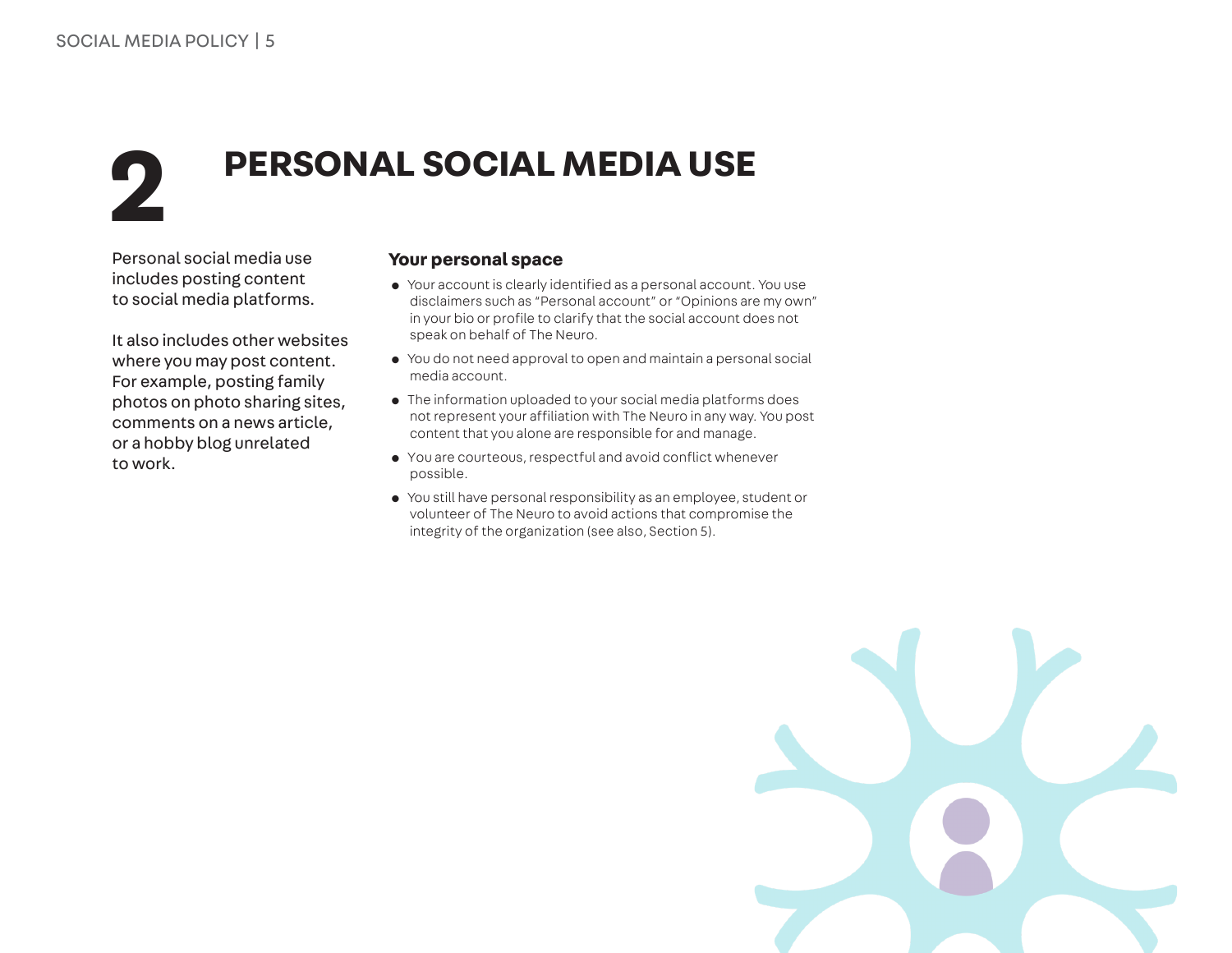## **3 PROFESSIONAL SOCIAL MEDIA USE**

Professional social media accounts are managed by The Neuro's staff and trainees interested in sharing their expertise in a specific subject area related to their work at The Neuro.

It is helpful to let The Neuro's Communications Department know about your professional account so that we may amplify your messages and showcase the diversity of The Neuro's online community.

#### **Your professional space**

- Your account clearly identifies your role at The Neuro and includes our social media handle in your bio or profile. However, your bio/ profile does not state thatitis an official Neuro account and includes "Opinions are my own."
- Your account does not contain any official logos or visuals that represent The Neuro (for example, do not use a logo in your profile picture).
- You have informed your manager or supervisor about your account, if applicable.
- Your account remains in your control, even if you change roles, and is not supported by any Neuro staff, including content creation and account management.
- Your posts contain mainly work-related activities and information. And, you tag The Neuro in any relevant content where possible.
- You avoid actions that compromise, or appear to compromise, the integrity of The Neuro.
- Your online actions consider your professional obligations, including avoiding conflicts of interest, and protecting confidential, private or personal information gained through work (see also, Section 5).
- Your account is as inclusive as possible. For example, you share contentin both official languages, and use your social media platform's accessibility features like ALT text for pictures and closed captions for videos.
- Your posts are professional, courteous and factual. In the event of an error, be honest, upfront, and try to correct the mistake quickly.
- You recognize that your comments are on the record. Your posts are clear, transparent, accountable and respectful.

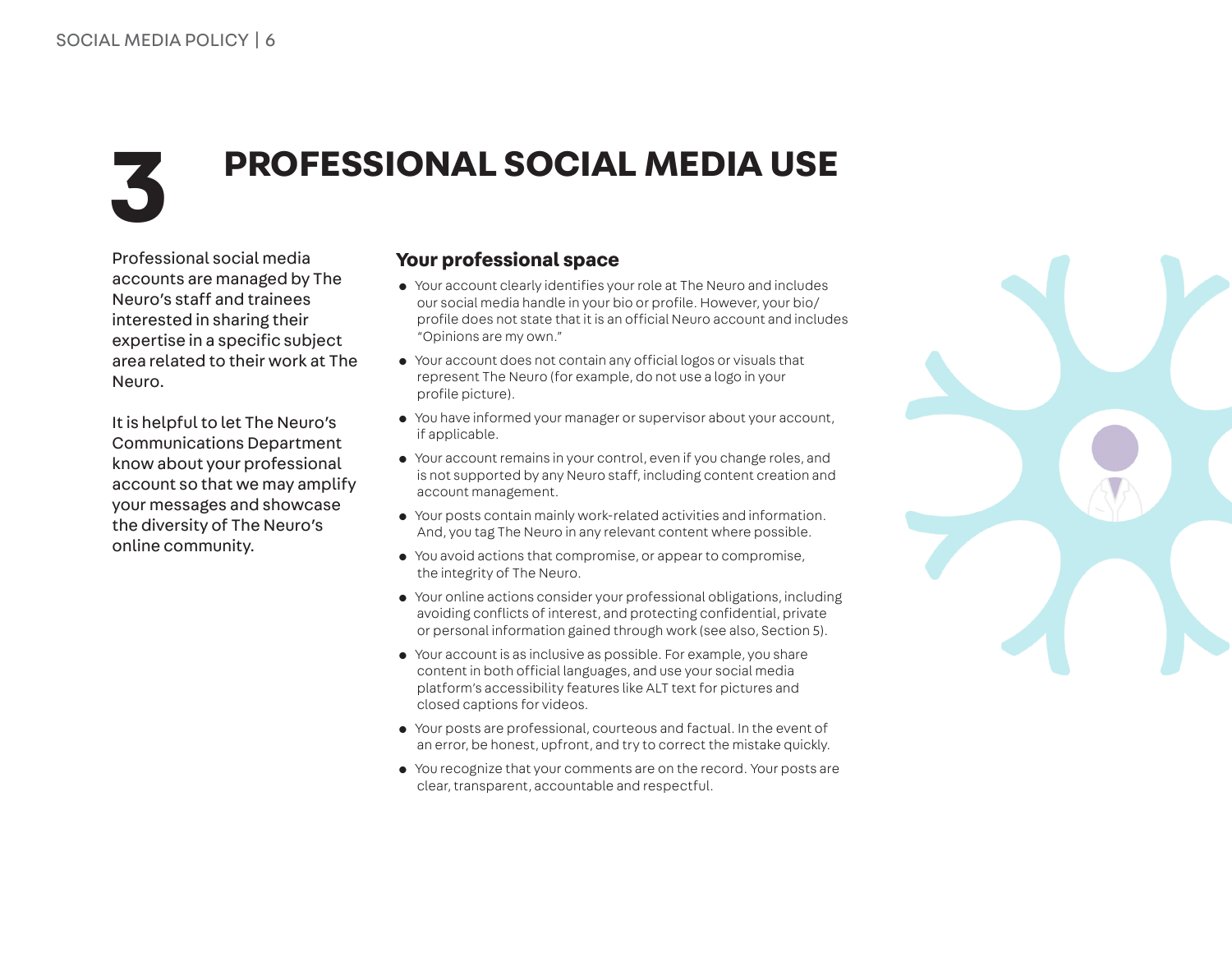### **4 DEPARTMENTAL SOCIAL MEDIA USE** (INCLUDES LABS, CLINICS, UNITS, PLATFORMS, ETC.)

Sub-groups of The Neuro such as labs, clinics, or departments that would like to create and maintain a separate social media presence must inform and collaborate with The Neuro's Communication Department to ensure consistency and best practices.

#### **4.1 Account management**

- Your account identifies your department name and includes The Neuro's social media handle in the bio or profile.
- Your account includes The Neuro-approved sub-brand-logo in the profile picture and a link back to The Neuro's website, where possible.
- Your account follows an approved social media strategy, with a clear goal, voice and target audience in line with The Neuro's mission, vision and values.
- Your account adheres to The Neuro's *Visual Identity Guidelines*.
- You identify one or two social media account leads, who will collaborate with and obtain official social media training from The Neuro's Communications Department.

#### **4.2 Sharing content**

- You only share content that is relevant to your department and consistent with The Neuro's mission.
- You recognize that your comments are on the record. Your posts are clear, complete, accurate, transparent, and respectful.
- You respond to questions and clarify misinformation within 24 hours.
- • Your posts are as inclusive as possible. For example, you share contentin both official languages, and use your social media platform's accessibility features like ALT text for pictures and closed captions for videos.
- Your posts are neutral and do not engage in political activity of any nature.
- • Your posts are professional, courteous and factual. In the event of an error, be honest, upfront, and try to correct the mistake quickly.

#### **4.3 Personal information, privacy and permissions**

- You avoid sharing personal and identifiable information or opinions. You refrain from posting photos or videos of private meetings or parties, from tagging colleagues or patients without their permission and from posting any content that could compromise the integrity of The Neuro (see also, Section 5).
- • Your posts acknowledge original authors of photos, infographics, etc. and tag The Neuro's official social media accounts where appropriate.
- You do not collect, post or share private or personal information about others without proper permissions and approvals.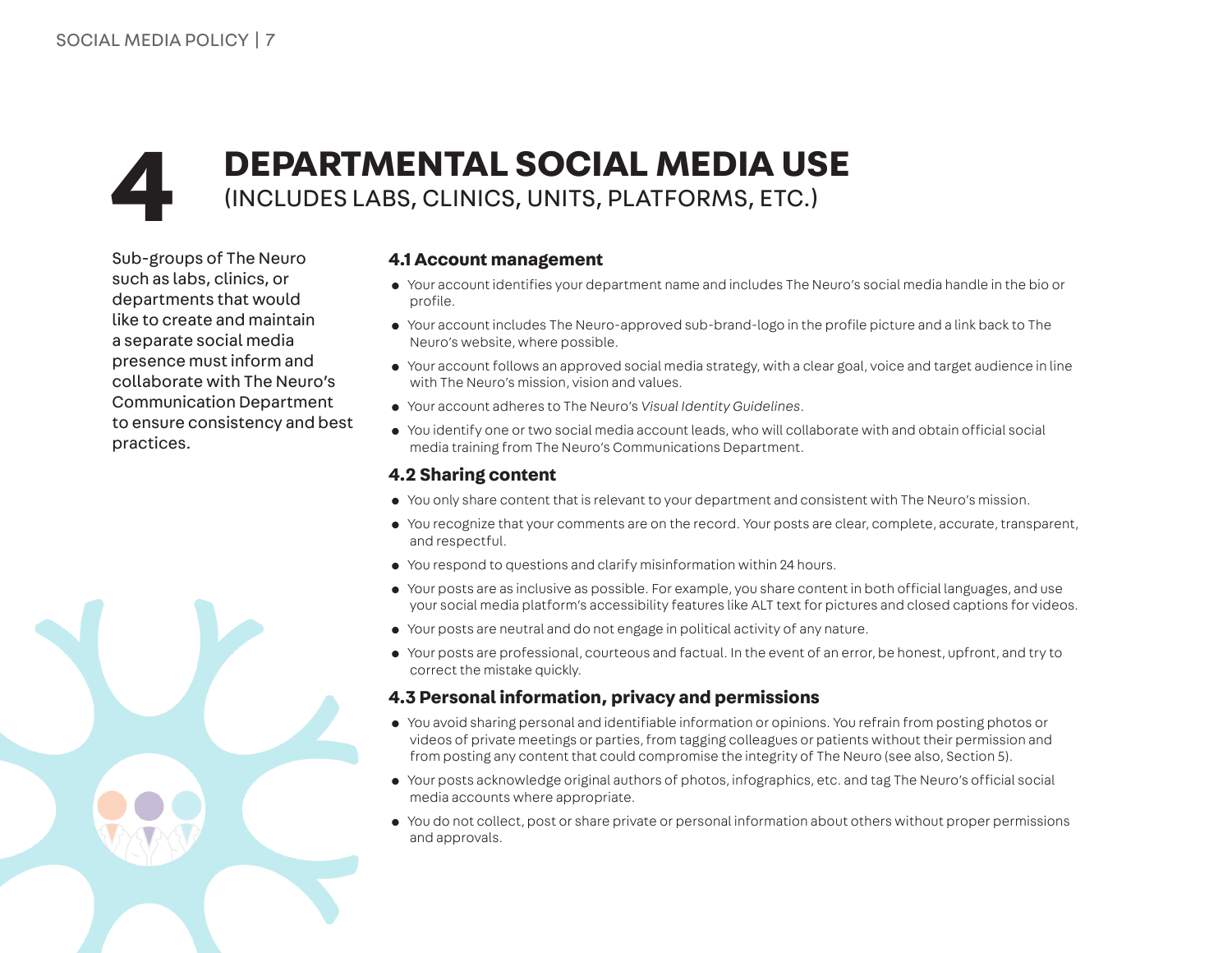## GUIDELINES APPLICABLE TO ALL ACCOUNTS